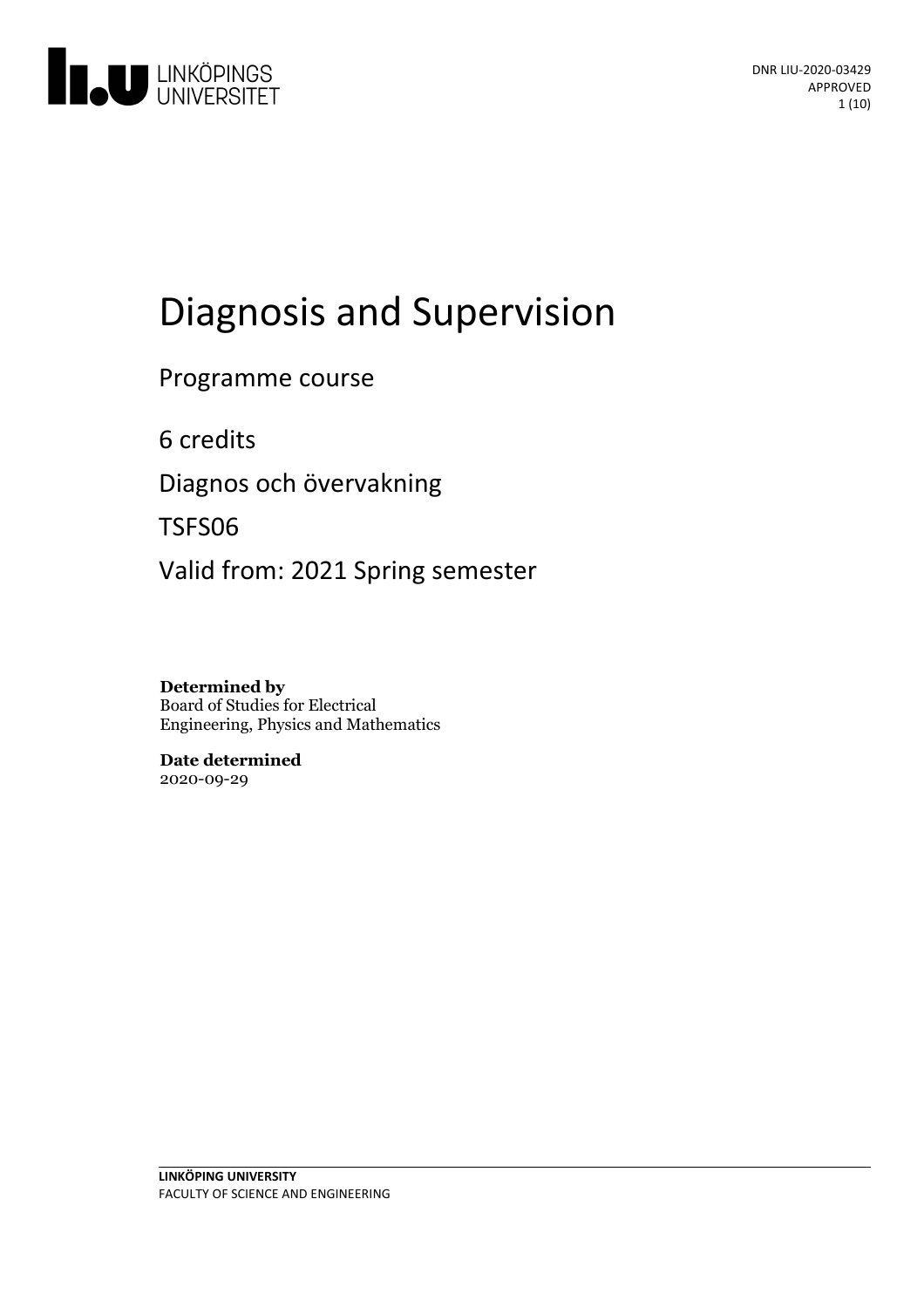# Main field of study

Electrical Engineering

Course level

Second cycle

# Advancement level

A1X

# Course offered for

- Computer Science and Engineering, M Sc in Engineering
- Industrial Engineering and Management International, M Sc in Engineering
- Industrial Engineering and Management, M Sc in Engineering
- Information Technology, M Sc in Engineering
- Computer Science and Software Engineering, M Sc in Engineering
- Mechanical Engineering, M Sc in Engineering
- Applied Physics and Electrical Engineering International, M Sc in Engineering
- Applied Physics and Electrical Engineering, M Sc in Engineering

# Prerequisites

Automatic Control, Probability

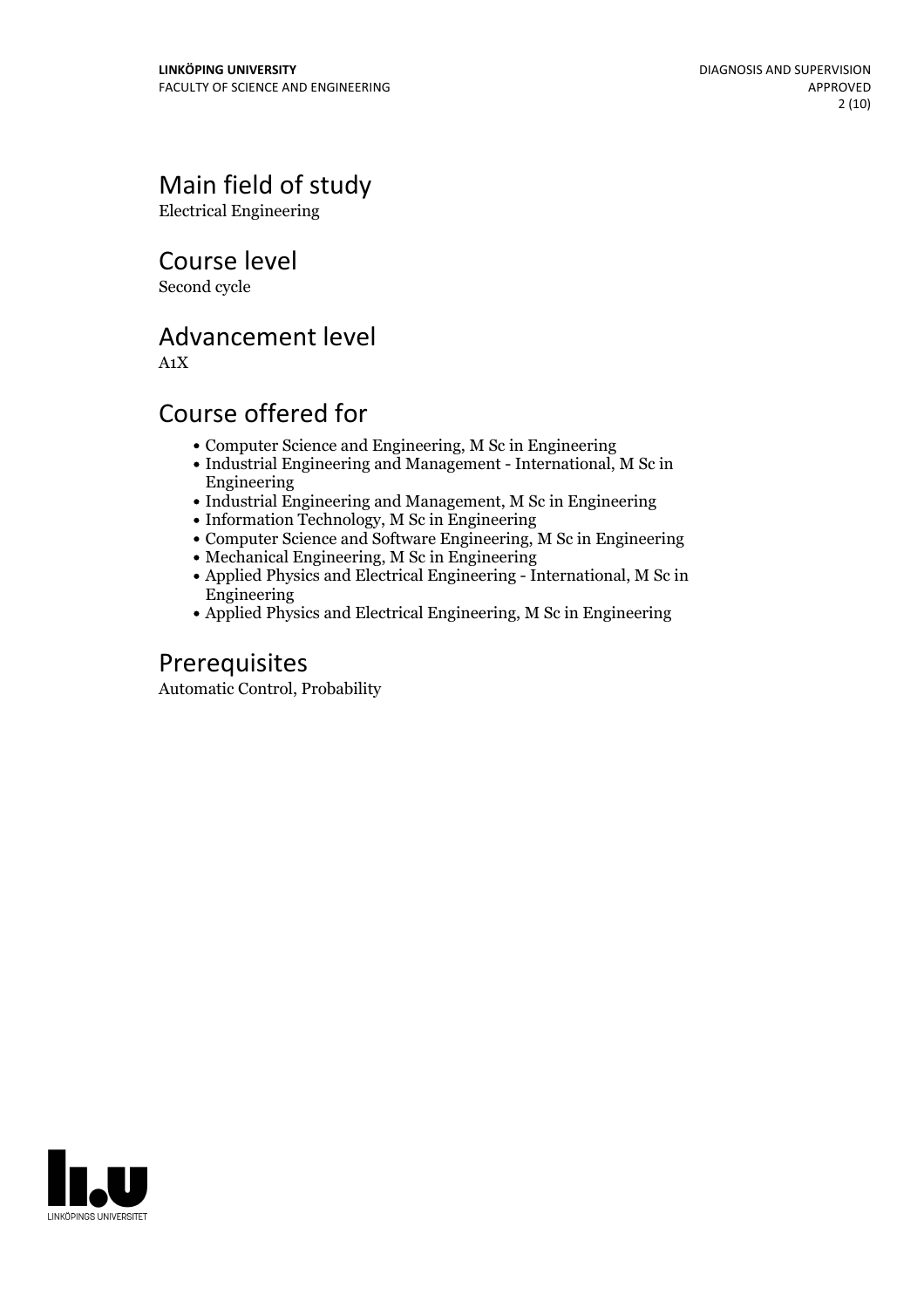# Intended learning outcomes

To give both a theoretical and practical basis for how to design systems that automatically detect and isolate faulty components in technical processes. After the course is finished, the student shall:

- know why diagnosis systems are used in different industrial application
- areas. know how to analyze which faults in <sup>a</sup> complex process that need to be
- supervised to achieve the overall goals.<br>• from a case description be able to structure the problem and develop principle and architechture for a complete implementation of a diagnosis system.<br>• given a formal model description be able to choose suitable
- 
- mathemematical methods to solve the problem.<br>• know advantages and disadvantages of the different methods that are
- included in the course.<br>• be able to apply mathematical tools and methods from a variety of previous courses to solve diagnosis problems.<br>• be able to value and verify functionality and performance of a complete
- 
- diagnosis system.<br>• have a broad theoretical insight in the subject, deep enough to be able to understand and utilize new research results developed by the research community.

# Course content

- 
- Introduction: history and overview, practical application examples.<br>
Principles for model based diagnosis: mathematical modelling of faults, detection and isolation of faults by means of models, consistency relations,
- 
- thresholding, statistical methods.<br>
Logic based AI methods: basic principles, fault isolation algorithms.<br>
Probability based diagnosis and Bayesian networks.<br>
Other: fault trees and FMEA, statistical methods/change d
- 
- 

# Teaching and working methods

The course is organized in lectures, problem solving sessions, and laborations.

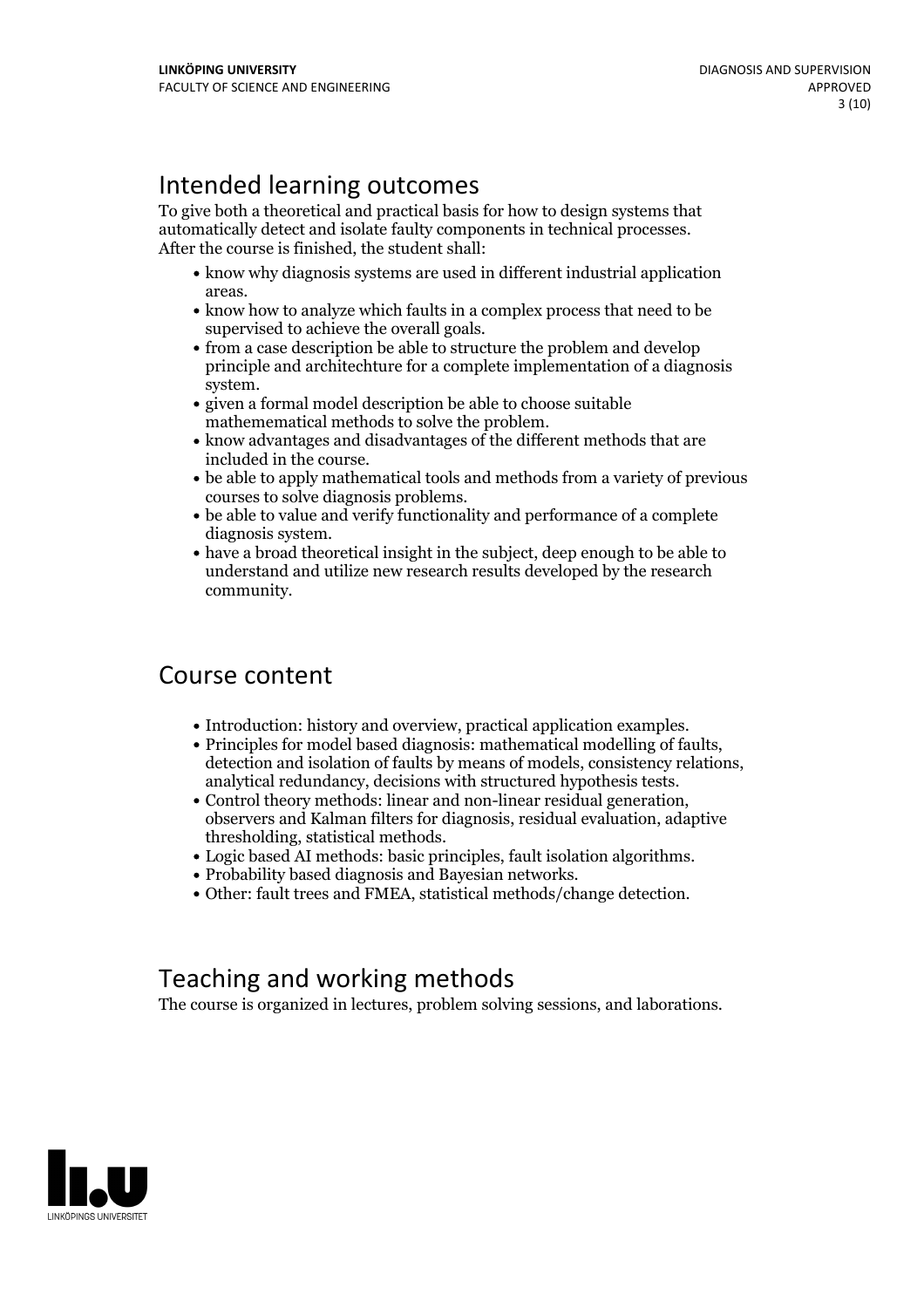### Examination

| LAB <sub>1</sub> | Laboratory Work            | 1.5 credits | U.G        |
|------------------|----------------------------|-------------|------------|
| TEN <sub>1</sub> | <b>Written Examination</b> | 4.5 credits | U, 3, 4, 5 |

See also course homepage for further practical course information.

### Grades

Four-grade scale, LiU, U, 3, 4, 5

# Other information

### **About teaching and examination language**

The teaching language is presented in the Overview tab for each course. The examination language relates to the teaching language as follows:

- If teaching language is Swedish, the course as a whole or in large parts, is taught in Swedish. Please note that although teaching language is Swedish, parts of the course could be given in English. Examination language is
- $\bullet$  If teaching language is Swedish/English, the course as a whole will be taught in English if students without prior knowledge of the Swedish language participate. Examination language is Swedish or English
- (depending on teaching language).<br>• If teaching language is English, the course as a whole is taught in English.<br>Examination language is English.

### **Other**

The course is conducted in a manner where both men's and women's

experience and knowledge are made visible and developed. The planning and implementation of <sup>a</sup> course should correspond to the course syllabus. The course evaluation should therefore be conducted with the course syllabus as a starting point.

# Department

Institutionen för systemteknik

### Director of Studies or equivalent Johan Löfberg

Examiner Erik Frisk

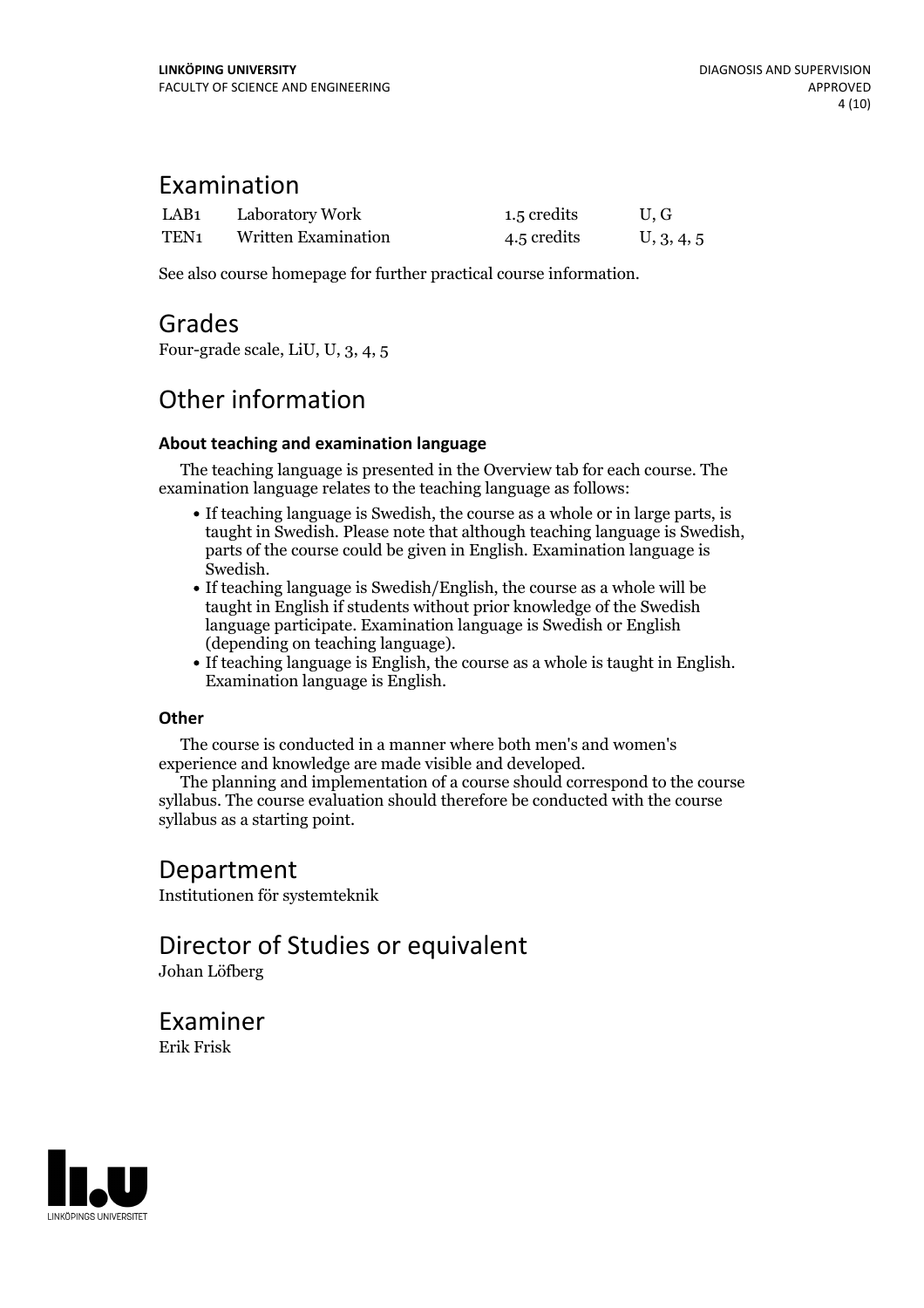# Course website and other links

# Education components

Preliminary scheduled hours: 54 h Recommended self-study hours: 106 h

# Course literature

Kompendium "Model Based Diagnosis of Technical Processes" av Mattias Nyberg och Erik Frisk med tillhörande lektionskompendium. Utdrag ur boken "Detection of abrupt changes" av Michele Basseville och Igor Nikiforov. Laborations-PM.

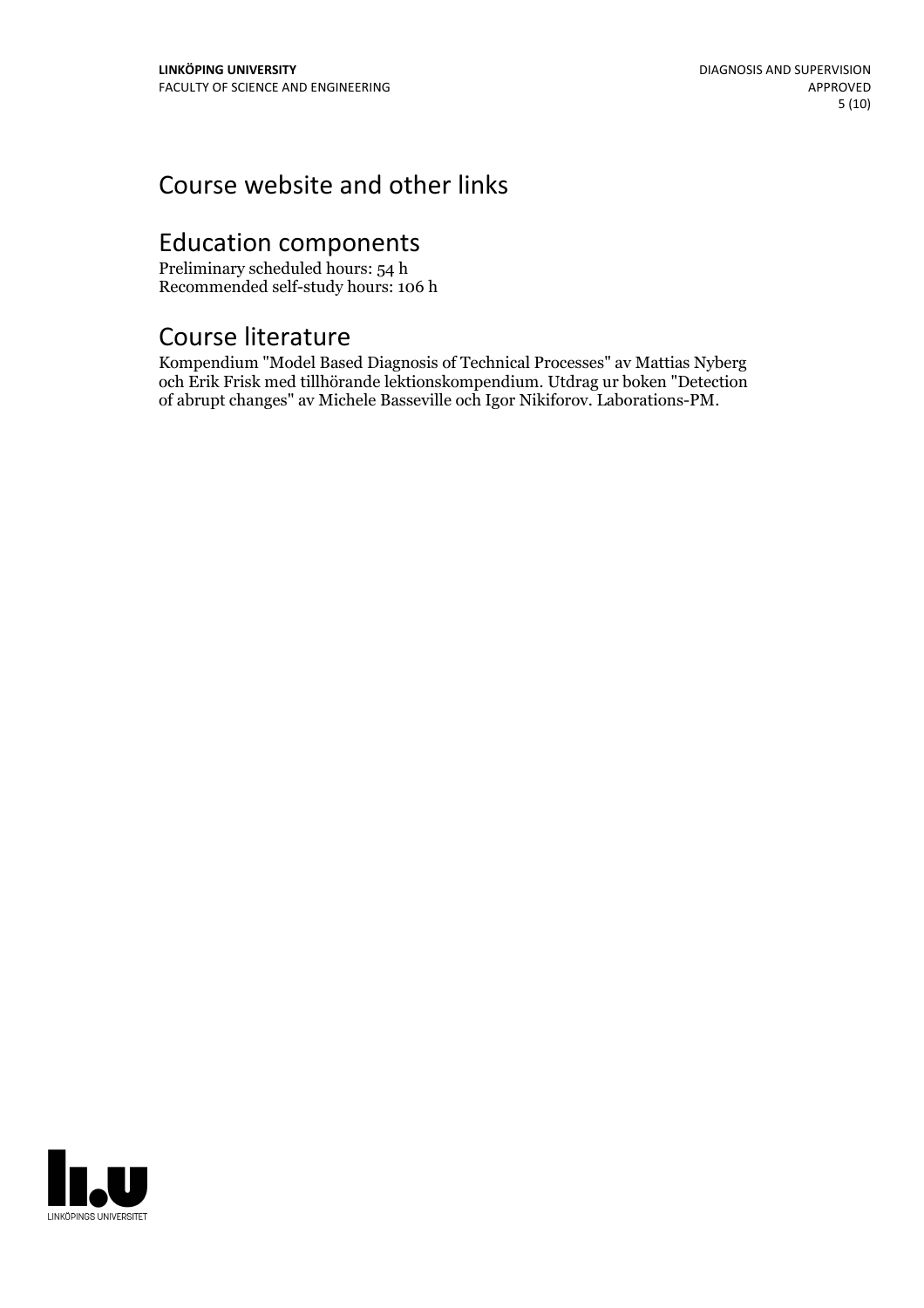# **Common rules**

### **Course syllabus**

A syllabus must be established for each course. The syllabus specifies the aim and contents of the course, and the prior knowledge that a student must have in order to be able to benefit from the course.

### **Timetabling**

Courses are timetabled after a decision has been made for this course concerning its assignment to a timetable module.

### **Interrupting a course**

The vice-chancellor's decision concerning regulations for registration, deregistration and reporting results (Dnr LiU-2015-01241) states that interruptions in study are to be recorded in Ladok. Thus, all students who do not participate in a course for which they have registered must record the interruption, such that the registration on the course can be removed. Deregistration from <sup>a</sup> course is carried outusing <sup>a</sup> web-based form: https://www.lith.liu.se/for-studenter/kurskomplettering?l=en.

### **Cancelled courses**

Courses with few participants (fewer than 10) may be cancelled or organised in a manner that differs from that stated in the course syllabus. The Dean is to deliberate and decide whether a course is to be cancelled or changed from the course syllabus.

### **Guidelines relatingto examinations and examiners**

For details, see Guidelines for education and examination for first-cycle and second-cycle education at Linköping University, Dnr LiU-2019-00920 (http://styrdokument.liu.se/Regelsamling/VisaBeslut/917592).

An examiner must be employed as a teacher at LiU according to the LiU Regulations for Appointments, Dnr LiU-2017-03931 (https://styrdokument.liu.se/Regelsamling/VisaBeslut/622784). For courses in second-cycle, the following teachers can be appointed as examiner: Professor (including Adjunct and Visiting Professor), Associate Professor (including Adjunct), Senior Lecturer (including Adjunct and Visiting Senior Lecturer), Research Fellow, or Postdoc. For courses in first-cycle, Assistant Lecturer (including Adjunct and Visiting Assistant Lecturer) can also be appointed as examiner in addition to those listed for second-cycle courses. In exceptional cases, a Part-time Lecturer can also be appointed as an examiner at both first- and second cycle, see Delegation of authority for the Board of Faculty of Science and Engineering.

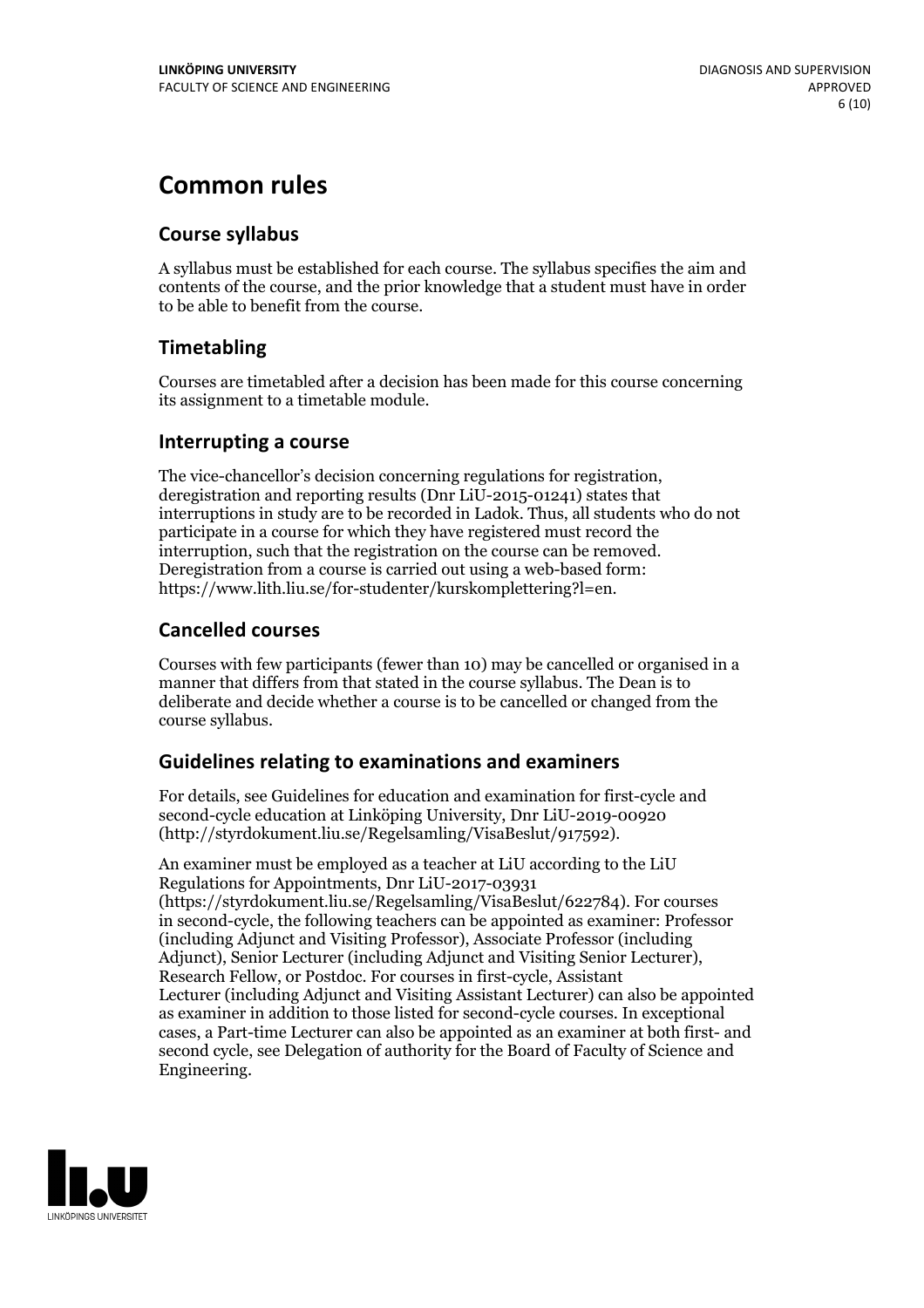### **Forms of examination**

#### **Principles for examination**

Written and oral examinations and digital and computer-based examinations are held at least three times a year: once immediately after the end of the course, once in August, and once (usually) in one of the re-examination periods. Examinations held at other times are to follow a decision of the board of studies.

Principles for examination scheduling for courses that follow the study periods:

- courses given in VT1 are examined for the first time in March, with re-examination in June and August
- courses given in VT2 are examined for the first time in May, with re-examination in August and October
- courses given in HT1 are examined for the first time in October, with re-examination in January and August
- courses given in HT2 are examined for the first time in January, with re-examination in March and in August.

The examination schedule is based on the structure of timetable modules, but there may be deviations from this, mainly in the case of courses that are studied and examined for several programmes and in lower grades (i.e. 1 and 2).

Examinations for courses that the board of studies has decided are to be held in alternate years are held three times during the school year in which the course is given according to the principles stated above.

Examinations for courses that are cancelled orrescheduled such that they are not given in one or several years are held three times during the year that immediately follows the course, with examination scheduling that corresponds to the scheduling that was in force before the course was cancelled or rescheduled.

When a course is given for the last time, the regular examination and two re-<br>examinations will be offered. Thereafter, examinations are phased out by offering three examinations during the following academic year at the same times as the examinations in any substitute course. If there is no substitute course, three examinations will be offered during re-examination periods during the following academic year. Other examination times are decided by the board of studies. In all cases above, the examination is also offered one more time during the academic year after the following, unless the board of studies decides otherwise.

If a course is given during several periods of the year (for programmes, or on different occasions for different programmes) the board or boards of studies determine together the scheduling and frequency of re-examination occasions.

### **Retakes of other forms of examination**

Regulations concerning retakes of other forms of examination than written examinations and digital and computer-based examinations are given in the LiU guidelines for examinations and examiners, http://styrdokument.liu.se/Regelsamling/VisaBeslut/917592.

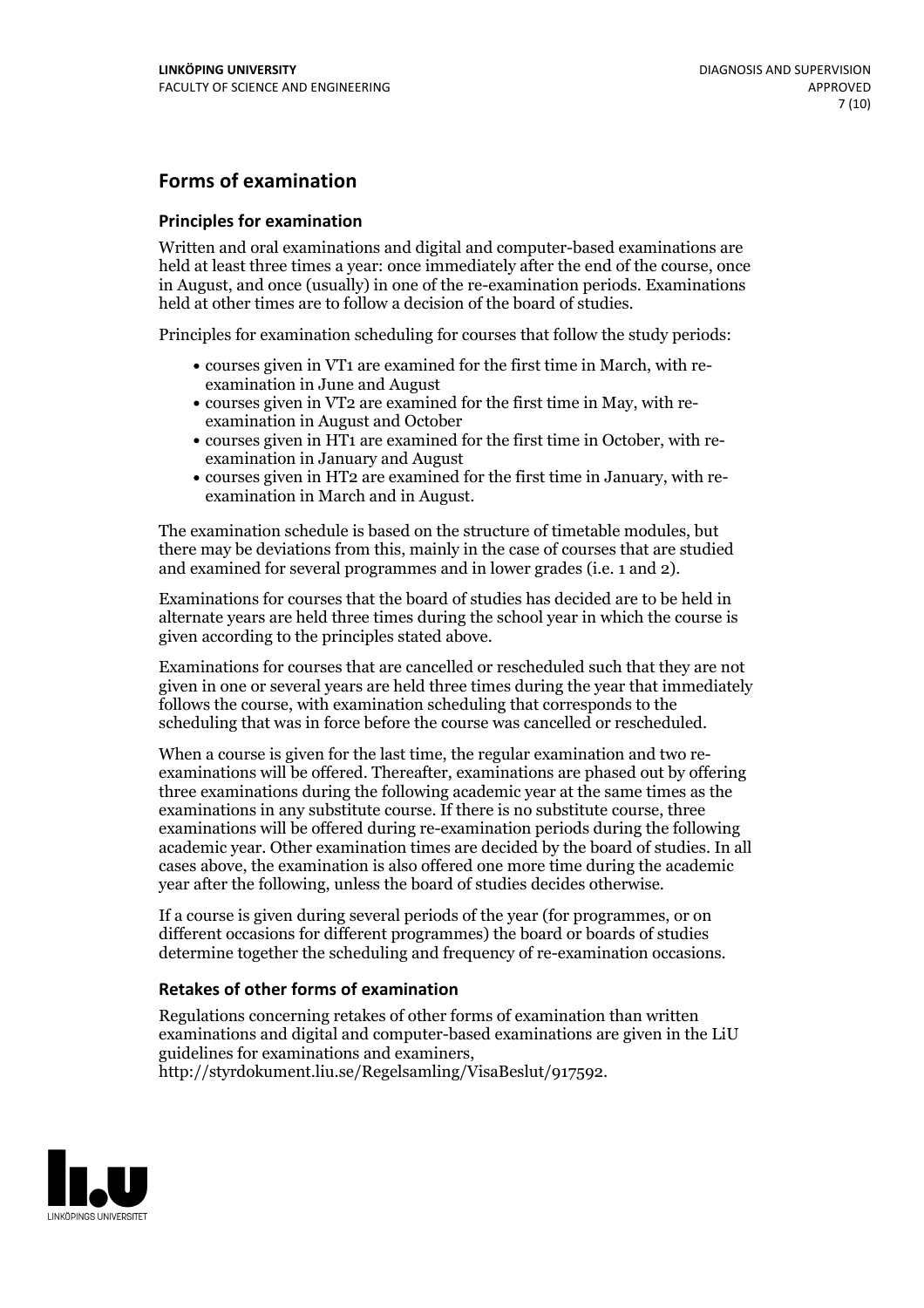#### **Registration for examination**

Until January 31 2021, the following applies according to previous guidelines: In order to take an written, digital or computer-based examination student must register in advance at the Student Portal during the registration period, which Candidates are informed of the location of the examination by email, four days in advance. Students who have not registered for an examination run the risk of being refused admittance to the examination, if space is not available.

From February 1 2021, new guidelines applies for registration for written, digital or computer-based examination, Dnr LiU-2020-02033 (https://styrdokument.liu.se/Regelsamling/VisaBeslut/622682).

Symbols used in the examination registration system:

\*\* denotes that the examination is being given for the penultimate time.

\* denotes that the examination is being given for the last time.

#### **Code of conduct for students during examinations**

Details are given in a decision in the university's rule book: http://styrdokument.liu.se/Regelsamling/VisaBeslut/622682.

#### **Retakes for higher grade**

Students at the Institute of Technology at LiU have the right to retake written examinations and digital and computer-based examinations in an attempt to achieve a higher grade. This is valid for all examination components with code "TEN", "DIT" and "DAT". The same right may not be exercised for other examination components, unless otherwise specified in the course syllabus.

A retake is not possible on courses that are included in an issued degree diploma.

#### **Grades**

The grades that are preferably to be used are Fail (U), Pass (3), Pass not without distinction  $(4)$  and Pass with distinction  $(5)$ .

- Grades U, 3, 4, 5 are to be awarded for courses that have written or digital
- examinations.<br>• Grades Fail (U) and Pass (G) may be awarded for courses with a large degree of practical components such as laboratory work, project work and
- $\bullet$  Grades Fail (U) and Pass (G) are to be used for degree projects and other independent work.

#### **Examination components**

The following examination components and associated module codes are used at the Faculty of Science and Engineering:

Grades U, 3, 4, 5 are to be awarded for written examinations (TEN) and

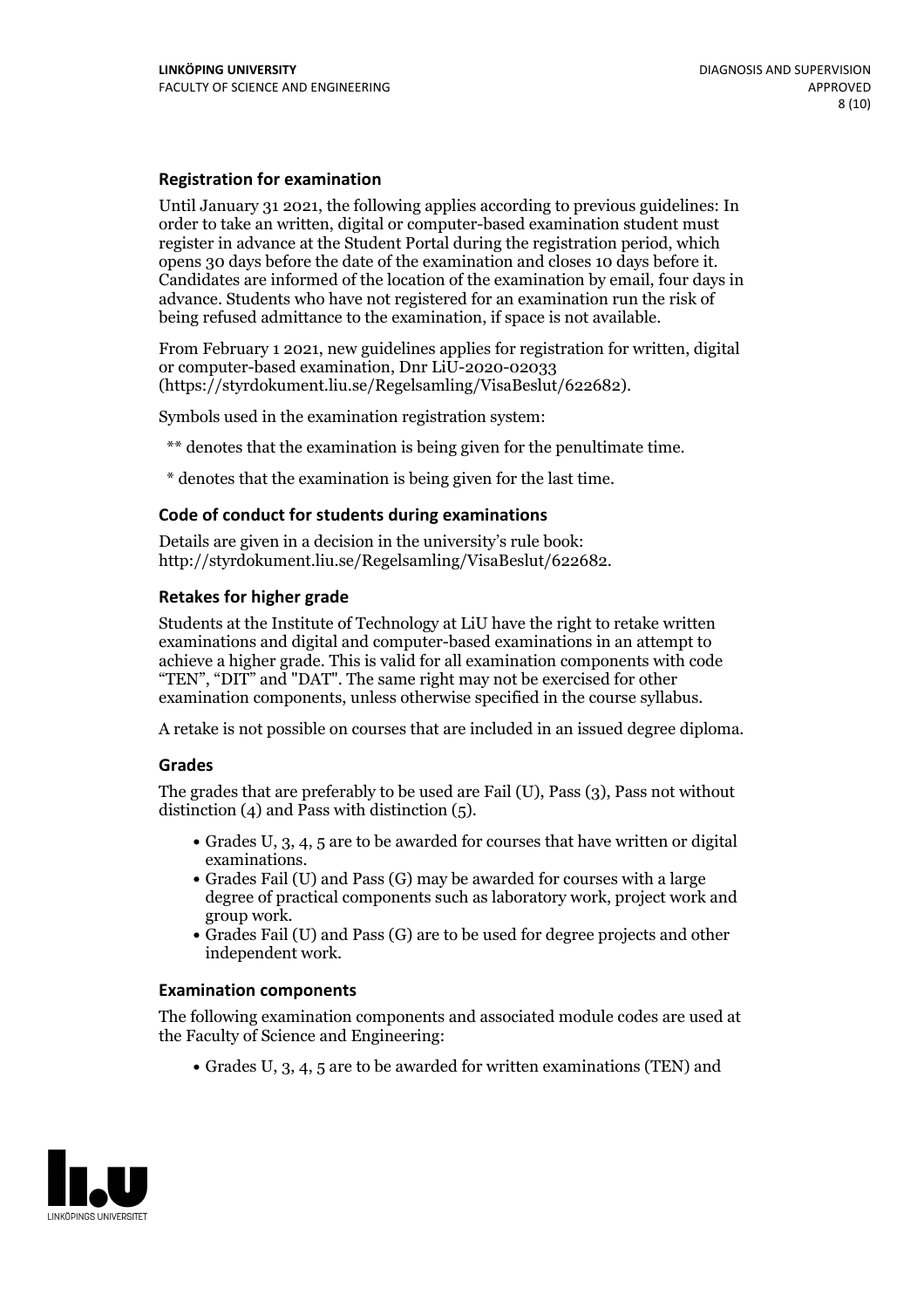- digital examinations (DIT).<br>• Examination components for which the grades Fail (U) and Pass (G) may be awarded are laboratory work (LAB), project work (PRA), preparatory written examination (KTR), digital preparatory written examination (DIK), oral examination (MUN), computer-based examination (DAT), home
- assignment (HEM), and assignment (UPG).<br>• Students receive grades either Fail (U) or Pass (G) for other examination components in which the examination criteria are satisfied principally through active attendance such as tutorial group (BAS) or examination item
- (MOM).<br>• Grades Fail (U) and Pass (G) are to be used for the examination components Opposition (OPPO) and Attendance at thesis presentation (AUSK) (i.e. part of the degree project).

In general, the following applies:

- 
- Mandatory course components must be scored and given <sup>a</sup> module code. Examination components that are not scored, cannot be mandatory. Hence, it is voluntary to participate in these examinations, and the voluntariness must be clearly stated. Additionally, if there are any associated conditions to the examination component, these must be clearly stated as well.<br>• For courses with more than one examination component with grades
- U,3,4,5, it shall be clearly stated how the final grade is weighted.

For mandatory components, the following applies: If special circumstances prevail, and if it is possible with consideration of the nature ofthe compulsory component, the examiner may decide to replace the compulsory component with another equivalent component. (In accordance with the LiU Guidelines for education and examination for first-cycle and second-cycle education at Linköping University, http://styrdokument.liu.se/Regelsamling/VisaBeslut/917592).

For written examinations, the following applies: If the LiU coordinator for students with disabilities has granted a student the right to an adapted examination for a written examination in an examination hall, the student has the right to it. If the coordinator has instead recommended for the student an adapted examination or alternative form of examination, the examiner may grant this if the examiner assesses that it is possible, based on consideration of the course objectives. (In accordance with the LiU Guidelines for education and examination for first-cycle and second-cycle education at Linköping University, http://styrdokument.liu.se/Regelsamling/VisaBeslut/917592).

#### **Reporting of examination results**

The examination results for a student are reported at the relevant department.

#### **Plagiarism**

For examinations that involve the writing of reports, in cases in which it can be assumed that the student has had access to other sources (such as during project work, writing essays, etc.), the material submitted must be prepared in accordance